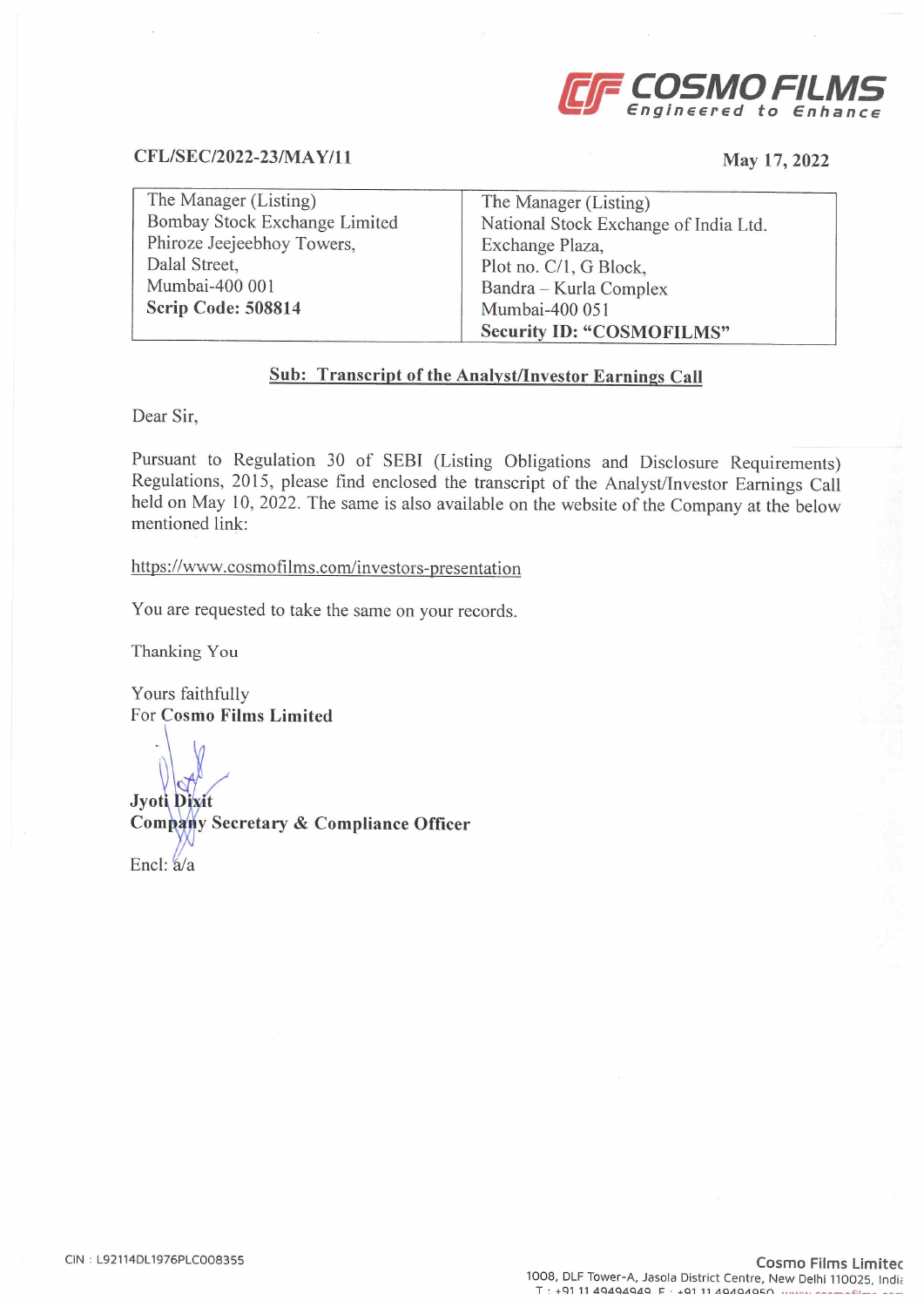# Cosmo Films Company Limited Q4 FY22 Investors Conference Call May 10, 2022

Moderator: Good day and welcome to the Investor Call of Cosmo Films Limited to discuss the Q4 FY'2022 results. Today, we have with us from the management, Group CEO Mr. Pankaj Poddar and Group CFO Mr. Neeraj Jain. Starting off with the statutory declarations certain statements in the Conference Call may be forward looking. These statements are based on the management's current expectation and are subject to uncertainties and changes in circumstances. These statements are not guarantees of future results. As a reminder, all participant'slines will be in the listen-only mode and there will be an opportunity for you ask questions after the presentation concludes. Should you need assistance during the conference call please signal an operator by pressing'\*' and then '0' on your touchtone phone. Please note that this conference is been recorded. Now may I request Mr. Neeraj Jain to take us through his opening remarks, subsequent to which we can open the floor to Q &A. Thank you and over to you, Neeraj sir.

Management: Thank you and very good afternoon ladies and gentleman, we will start the call with a brief performance of the Company which may be followed by the question. First, talking about the March 2022 quarter results. The Company has posted the core consolidated quarterly EBITDA of Rs. 165 crores during the March 2022 quarter. With this quarter result, in fact the Company has posted uptick EBITDA performance continuously in a row from last thirteen quarters now. Consolidated sales for the quarter are Rs.821 crores which is higher by 22% from their two last year similar quarter. EBITDA has increased to Rs.165 crores which is 31% higher compared to last year's similar quarter due to a couple of reasons. First, higher specialty sales which in fact has grown for us almost 17% on full-year basis and betteroperating margin. BOPP film margins have been running close to Rs.45 per kg compared to previous quarter of Rs.43 per kg, when I say previous quarter, it means December 2021 quarter and Rs.36 per kg compared to March 2021 quarter and third of course the better performance by the overseas subsidiaries. The , subsidiaries taken together have contributed Rs.19 crores of EBITDA in March 2022 quarter as compared to Rs.14 crores in March 2021 quarter. Better performance by subsidiaries is primarily due to higher sales and higher specialty growth. Enhanced EBITDA along with the lower effective tax rate led to increase in PAT by 45% for the quarter.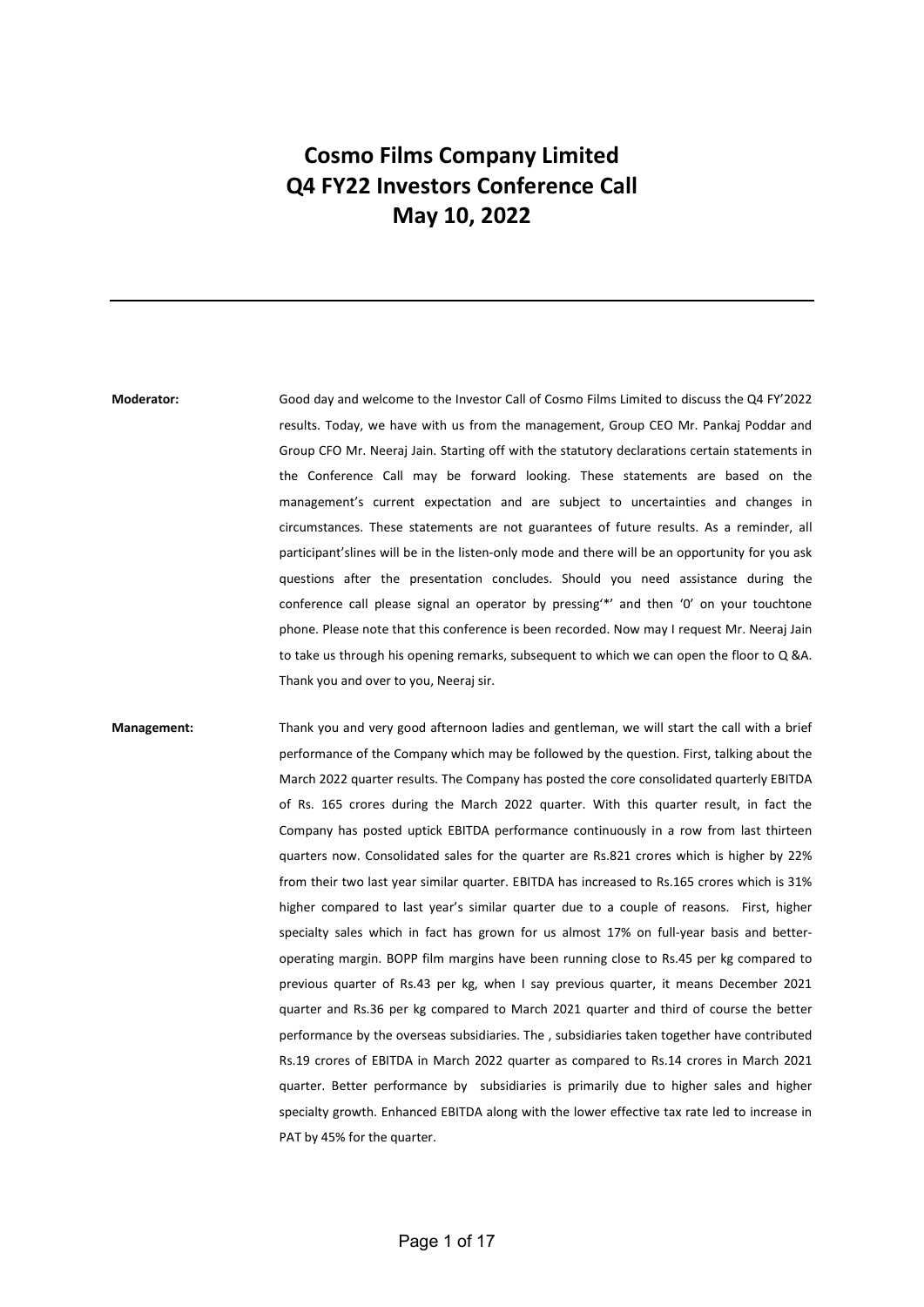Now moving to full-year results, The consolidated sale for the full year is Rs.3,038 crores which is 33% higher compared to last year. EBITDA has increased to Rs.628 crores for the full year, which is 44% higher compared to last year. The higher EBITDA is a result of primarily three factors, higher specialty sales by almost 17%, better BOPP film margin which for the full year has been average running at Rs. 40 per kg compared to Rs. 29 per kg, last full year and uptick performance by the subsidiaries which taken together for the full year contributed Rs.94 crores of EBITDA as against Rs.32 crores in FY2021. Better subsidiaries performance is primarily due to higher specialty sales and overall better volume. On trailing 12 month-basis, the Company's EPS has increased to Rs.222 per share compared to Rs.127 last year end. Again, based on trailing 12 month-basis, Company's ROCE stand at 29% and ROE stand at 39% which is one of the best in the industry.

Considering the Company's business activities have expanded beyond films to say specialty chemicals including masterbatches, coatings, textile chemicals and we are also going to soon launch adhesives and D2C Pet Care business and also, we are going to soon launch the consumer application films, the board of directors of the Company at its meeting on  $9<sup>th</sup>$  of May has recommended change in the name of the Company from Cosmo Films Limited to Cosmo First Limited. This is subject to shareholder's approval.

If we consider flexible packing Industry, Cosmo Films is known more for industry-first niche solutions and more for the first to come with innovation. Accordingly Company's board of directors has recommended the name of the Company as Cosmo First Limited. The board of directors of the Company have also recommended for approval by shareholders bonus issues of 1 equity share of Rs. 10/- each for every 2 equity share of Rs. 10/- held by the shareholder as on the Record Date.

The bonus issue reflects management's confidence in business strategy and the growth prospects.

Coming to balance sheet side, the Company's net debt stands at Rs. 303 crores as of March 2022 which is less than 0.5x of net debt to EBITDA and 0.3 times of net debt to equity. And of course, with these financials it reaffirms the strong financials that is why the credit rating also during the year has been enhanced to AA-/CRISIL.The Company is looking for about Rs. 200 crores of CAPEX in next financial year which will largely be value-add CAPEX on the BOPET line, , CPP line and BOPP line which we have already announced earlier. The financials of the Company are expected to remain fairly robust even after this capex. CAPEX on BOPP, BOPET and CPP line will happen in parts over next three years and, cash generation from operations is strong.

Now, I will move to specialty films. Specialty films has grown on an average by 18% during last 3 years .The Company's specialty sales for FY'2022 now stand at 63% in volume terms and 70% in value terms. We are in process of ordering several value-add assets to further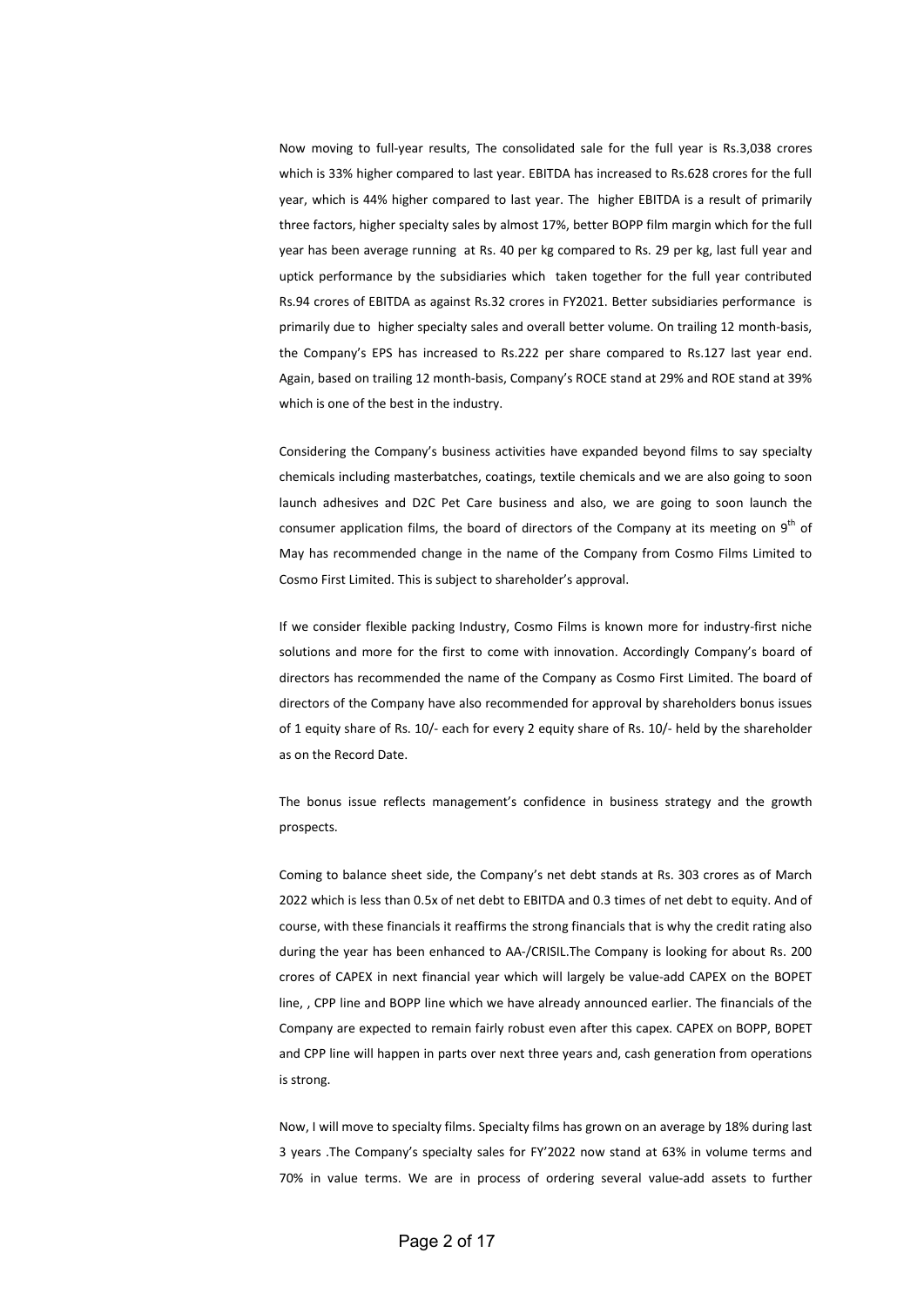enhance growth in the specialty portfolio and we are looking for 80% run rate target for the specialty film by the end of the FY23. Some of the key products which will drive specialty sales growth include synthetic paper, coating films, technical film and thermal lamination. Of course, to add to it some new products are in pipeline like the Direct Thermal Printable film The Company is also going to launch to heat control film which will be typically used in offices and homes and we expect by the end of FY'23, we should have this film in place.

Now, I will move to growth projects. The coming year, B2B segment which include growth in the specialty sales, specialized BOPET line, world's largest BOPP and CPP line and the other vertical B2C segment which include Direct-to-Consumer pet care and various specific specialty chemicals. These are the business verticals which will drive the growth. Specialized BOPET line commissioning may start from Q2FY23, in fact in the later part of Q2, the line will add close to 20% capacity. The company is targeting complementary growth from the specialized BOPET line at the shink level, the other high-end specialty. This will partially substitute imports happening in India and is also an excellent opportunity to convert nonrecyclable in the film market in India which is close 30,000 metric ton industry.

The Company has placed order for new BOPP line which will be world's largest production capacity line and will increase Company's production by close to one-third. The line is expected to commence commercial production by FY2025. Further, as announced earlier, the Company has also placed order for CPP line which will have close to 25,000 metric ton capacity and expecting to commence commercial production in about 2 years from now. The CPP film will promote sustainability as it will open mono-layer structure. The capacity addition now to summarize, BOPET, BOPP and CPP line will allow the Company to further expand its specialty film portfolio.

Moving to Zigly, as we know, pilot launch of the pet care division under the brand name Zigly has delivered better than forecasted result, and now the Company is in a phase to roll out its digital first omni-channel business model for Zigly. The Company now plans to enhance presence by increasing online sales by launching the app and the open stores between 15-20 stores in FY2023.

Moving to the specialty chemical, the masterbatch line has done fairly well. , In fact in the first year of operation, it's PAT positive.

The Company could use more than 50% of the capacity on the masterbatch line with exit quarter 4 run rate of 62% capacity utilization. In the first year of operation, it's PAT positive on the specialty chemicals. Textile chemical business, the commercial production has started from the quarter2 of FY2022 and we already commercialized more than 50 products which are getting supplied to 40 plus customers. The Company continues to conduct extensive trial with the customers and expect much more products and much more customers to add in the coming month. Now, for the specialty chemical, I would say FY2023 will be year for scaler.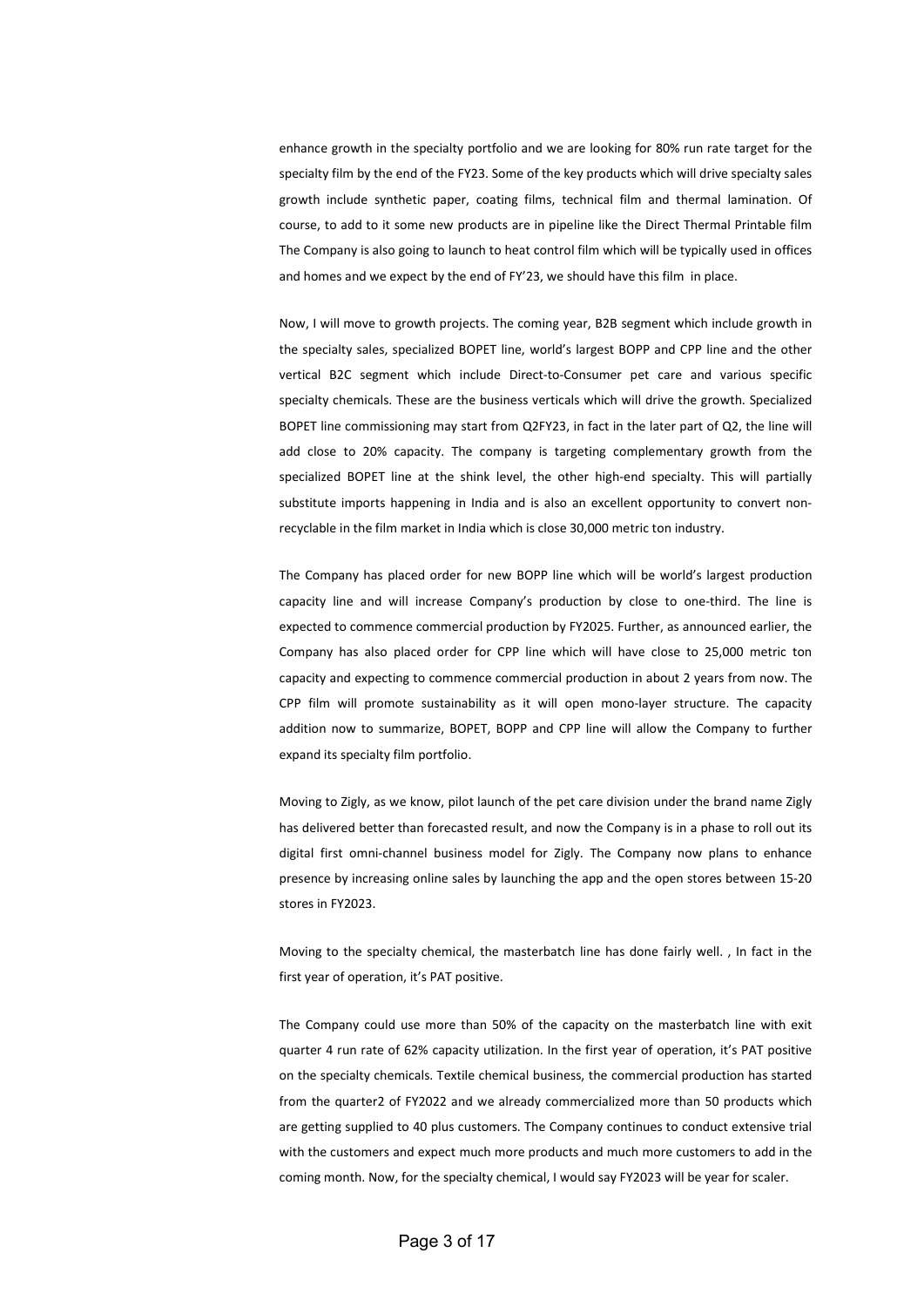I think these were the updates from the management side. Now; we would like to open the call for the questions.

- Moderator: Thank you very much sir. We will now begin the question-and-answer session. Anyone who wishes to ask a question, may press '\*' and '1' on their touchtone telephone. If you wish to remove yourself from the question queue, you may press '\*' and '2'. Participants are requested to use handsets while asking a question. Ladies and gentleman, we will wait for moment while the question queue assembles. The first question is from the line of Ravi Naredi from Naredi Investments. Please go ahead.
- Ravi Naredi: Thank you very much to give me the opportunity. Sir when you have just mentioned in the highlights, when you demerge Zigly, when it came from decent topline or bottomline or just now?
- Management: I think that is on cards, as we announced earlier So, currently, we are at the stage of scaling up the operation for the Zigly, practically current year FY2023 will be our first year of operation in terms of the scaling. So, definitely, it will be medium term, it will not be longterm but that is on card.
- Ravi Naredi: So, we may think in financial year 2025, we will be able to demerge this?
- Management: Frankly, there is board of directors to decide but as I mentioned, it will be medium term, it will not be long-term.
- Ravi Naredi: Okay and Sir, secondly what is the purpose Korean plant we have established there, can you tell how much we have invested there? What is topline and bottomline?
- Management: Actually, the Company has acquired JBC Commercial Printing business more than a decade back and with that acquisition; we inherited the Korean plant which actually is a very good plant to cater particularly to the Japanese market which is fairly sensitive market in terms of quality etc. We definitely see a value add from the Korea plant, so we continued operation in the Korean plant while some other plants we shifted we actually shifted over a period of time from overseas location to our SEZ plant in India.
- Ravi Naredi: Okay, so what will the topline and bottomline in financial year 2022 for Korean plant?
- Management: Broadly, the Korean plant cater to Japanese lead so it largely supplies to Japan but other than these third-party sale, I do not recall the exact number but it will be less than \$10 million.
- Ravi Naredi:  $\frac{1}{2}$  S10 million and it is in profit?
- Management: Yes. Korean operations are in profit.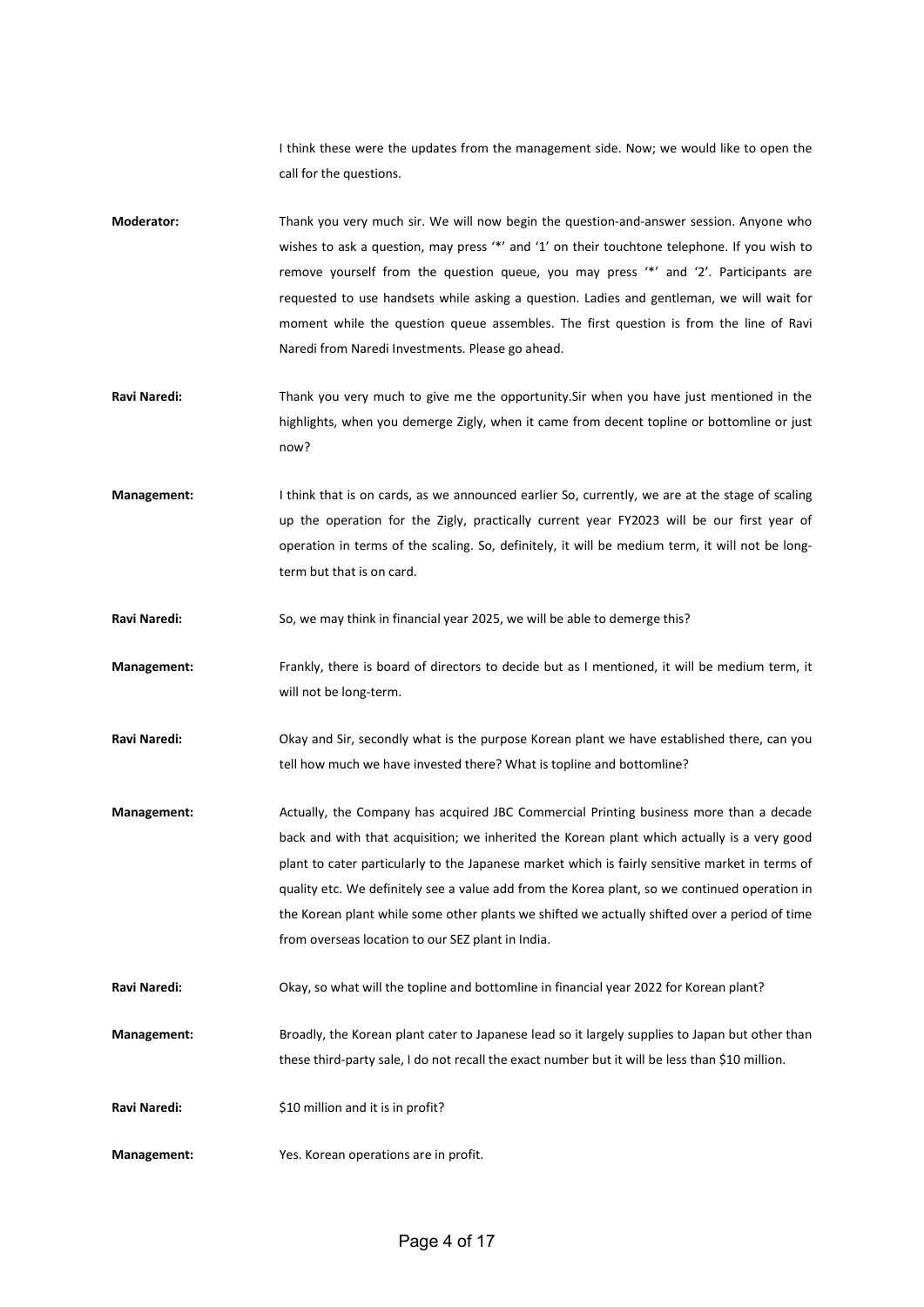Ravi Naredi: Okay. Thank you very much.

Moderator: Thank you. The next question is from the line of Faisal Hawa from H.G Hawa & Co. Please go ahead.

Faisal Hawa: With so much deep globalization taking place would it not be better idea to the expanding in location abroad where more modern plants are needed and also with ongoing shipping crisis, also import tariff that countries are putting up, can we see at a more multi-locational manufacturing activity from your end?

- Management: We believe that India has significant demand within the country and our cost is still very competitive in the world. Therefore, when it comes to film business production, we continue to expand within the country. However, when it comes to some of our other businesses, we are going to evaluatein the future, whether we should expand overseas and more so for Zigly.
- Faisal Hawa: And secondly, Sir, I missed the answer on the value addition that we are enjoying at this point of time, that is one and one more question is that, how you are not been able to adjust the organization'sculture towards now B2C which is the pet care business and where the more startup kind of a mindset is required. So, have we developed any best practices to do that because that could be really good case study going forward also for most of the companies?
- Management: As far as, all of our businesses are concerned, they are run by separate teams. It is not that everything is being run by the common team. Zigly has a separate team, Cosmo Specialty Chemicals have a separate team, heat control films have a separate team, films have a separate team and accordingly the culture is also designed in line with the needs of the business. However, as a group, we have a very progressive culture, we are employer of choice. We are first when it comes to our people and therefore, we do not see any issues around that.

Faisal Hawa: And about the value-additionSir, where does it stand at this point of time?

Management: Say again please, could you please repeat your question.

Faisal Hawa: What is the VA now that we are enjoying for BOPET and BOPP vehicle?

Management: Value-add. It will all depend on the type of the film, as we indicated at the beginning of the call. The gross margins were running close to Rs.35 per Kg and of course you know depending on the exact nature of the film, the variable cost components were ranged between Rs.15-25. So, that means if we add 45 plus other variable cost this will give a total value-add.

Faisal Hawa: Okay, I will come back in the queue for more questions.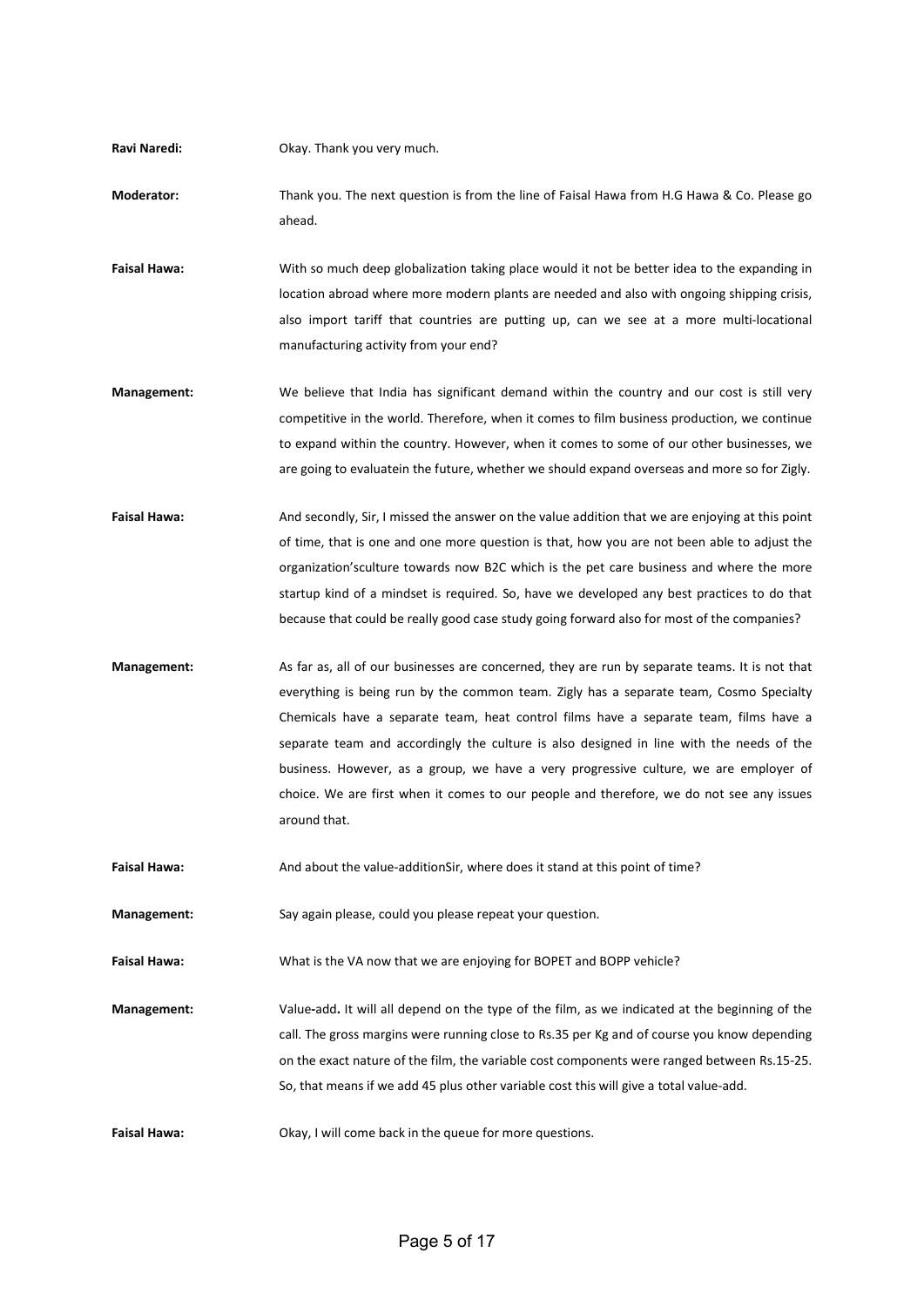Moderator: Thank you. The next question is from the Neerav Jimudia from Anvil Research. Please go ahead.

NeeravJimudia: Good afternoon team and congratulation for excellent set of numbers. Sir, I have only one question, so in the last two years have been very eventful for the entire industry like in terms of the demand growth what we have seen and similar improvement in the margin. But if you can just help us, explain in terms of, what were the challenges being faced by the Company over last two years. Our learnings and lessons through these challenging times or the challenge is being faced by Company, and if you can explain this with respect to the new product launches as well as some of process improvements, what we have done over last 2-3 years that could be helpful Sir.

Management: We love challenges that make the life more interesting. Obviously, we are all living in a VUCA world where in the morning you plan for something and in the afternoon, you do not know what events will happen which is going to make changes to your planning. Having said that, we believe that businesses success is a lot about people. I would say that close to 90% is about the team that you have is equal to people dealing and so on and that remains our focus, if we have the right set of people, you can meet any of the challenges.When it comes to specific challenges, we have started many new businesses in last 2-3 years, building up the team, ensuring that we have the right set of culture, ensuring that the strategy is right. Those have been some of areas that we worked with vigorously in last 2-3 years. When it comes to films, we ensure that our customers take the benefit of BOPP being one of the most sustainable materials, so we help them in creating recyclable structures. We entered into specialty business with more vigor and every year we made sure that we have better growth than the previous year. As we all know that getting into value-added is a tough start, you need to have a portfolio of products, you need to have continuous innovation, and you need to have ongoing trials with the customers. So, Cosmo Film did very well in terms of not just growing year-on-year but making sure that every year's growth is better than last year's growth. So, I think the plate was full and Cosmo films really did very well to surpass those challenges and making Cosmo successful not just in our existing film business but launching a new business very nicely and we already have started seeing the benefits of it.

NeeravJimudia: Sir, if you can just correlate with the power cost or the wastage of what can happen out of the film production because ours is also a power intensive industry where on an annual basis, we may be incurring around Rs.130-150 crores of power or so. Have you done anything towards that side in terms of controlling some of the cost by entering into some contracts with the outside agencies, where we can get a power on a sustainable basis, which help us to run our plant also smoothly, so one upon that side and second on, have you been successful in reducing the wastages or in way improve our input/output ratios for the films?

Management: I would talk about the larger subject who has been working on reviewing the carbon footprint by 50% by 2030 and we also want to eliminate some of the carbon that we emit by planting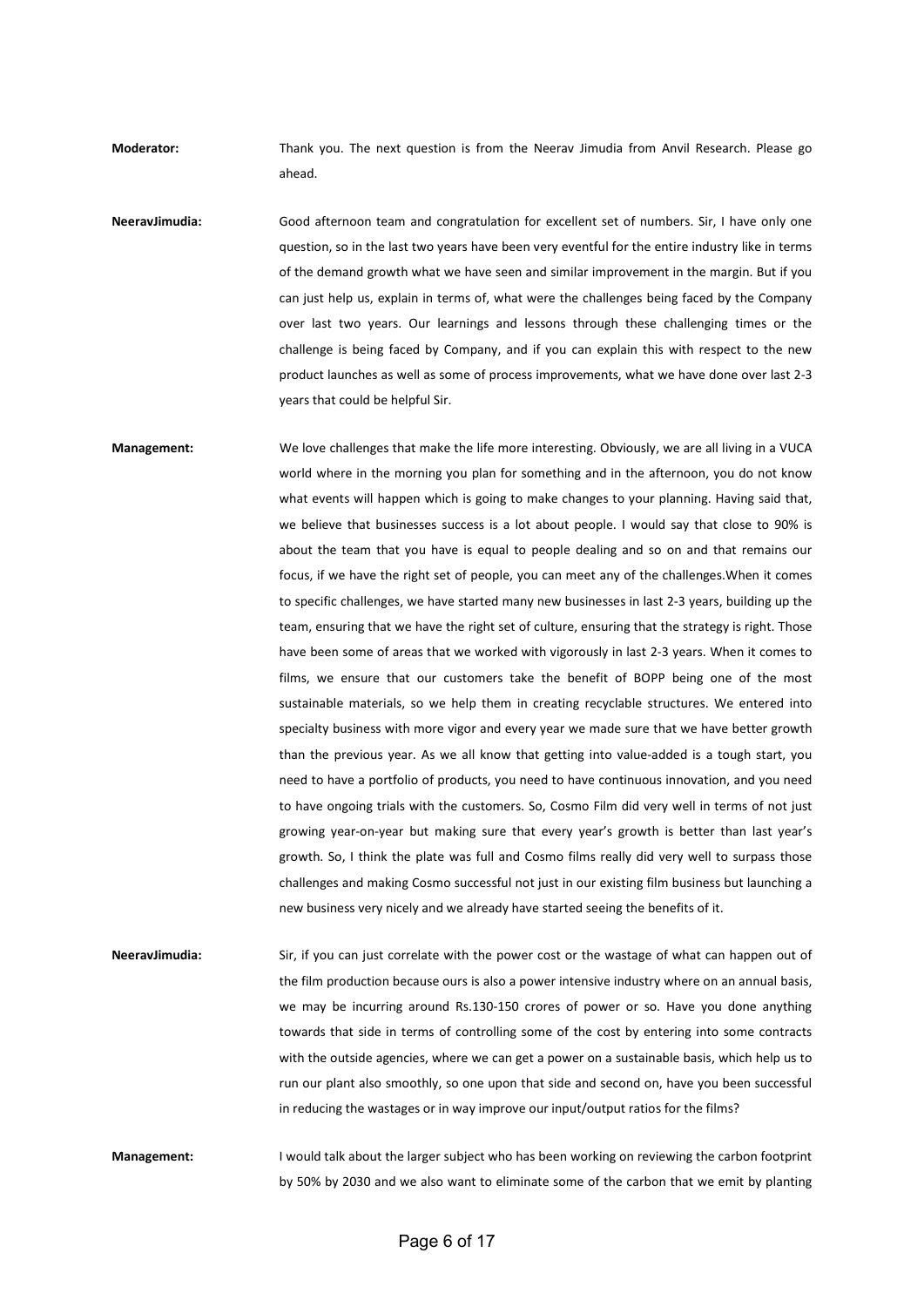thousands of trees. Those are two very broad levels of gestures that we have set for our self, when it comes to power, we are increasing shifting to renewable power. All our plants are solar power, then our Baroda Plant also has wind power. We have done a very large agreement again for Baroda where we are going to shift almost 50% of our total power requirement into renewable sources which are going to be effective within next few months. One side it is going to make us more sustainable Company, at the same time, it will also reduce our variable cost because we all know that the cost of evaluation of renewable sources is very limited in terms of one-time CAPEX that we have to do. We are also evaluating various possibilities for both the Maharashtra plant. Maharashtra government's policy, I would say, it will need more improvement to encourage more and more renewable power. Having said that, we identify certain areas where, we can increase the renewable power access for us.Even when it comes to wastages, we are working on various fronts.Last year, we were able to reduce our wastages by close to 8-9% but more than reducing wastage, what we have also made sure that some of this wastage can be re-consumed in the factory again.So, we had increased the reprocessed annual consumption in the last year by more than 25% which was a pretty large achievement for us.We have also worked towards reducing the number of trucks that we used to reduce the carbon footprint and we were able to do that reduction by having better truck utilization and thereby reducing overall carbon footprint by 15% when it comes to usage of trucks. So, your Company has a taken lot of initiatives to be a more environmental friendly Company and at the same time be more sustainable with the cost.

NeeravJimudia: Got it Sir, yes it answers my question, thank you and all the best.

Moderator: Thank you. The next question is from the line of Shrinath M. from Motilal Oswal AMC. Please go ahead.

- Shrinath M: Good afternoon, everyone and thanks for the opportunity. Congratulations on a great set of numbers.I have a couple of questions. The first one is, we are looking about Rs.900 crores expansion over the next three years in the films business. What kind of asset turn should we expect on this Rs.900 crores?
- Management: Different business will have different turn. If we talk about our film business, it has a turn of close to 2.If we talk about our chemical business,it will have turn off may be 10.If we talk about Zigly business it will again have an excellent turn as we continue to scale up in revenue from online and offline goes up, it will also easily have a turn of may be 5.So, and these turns will continue to improve as we scale up the newer businesses. I do not know if it answers completely.
- Shrinath M: Yeah, just that your presentation gives the detail break-up of the film's CAPEX but the chemical CAPEX is not very clear. How much are we likely to invest in chemicals over the next three years?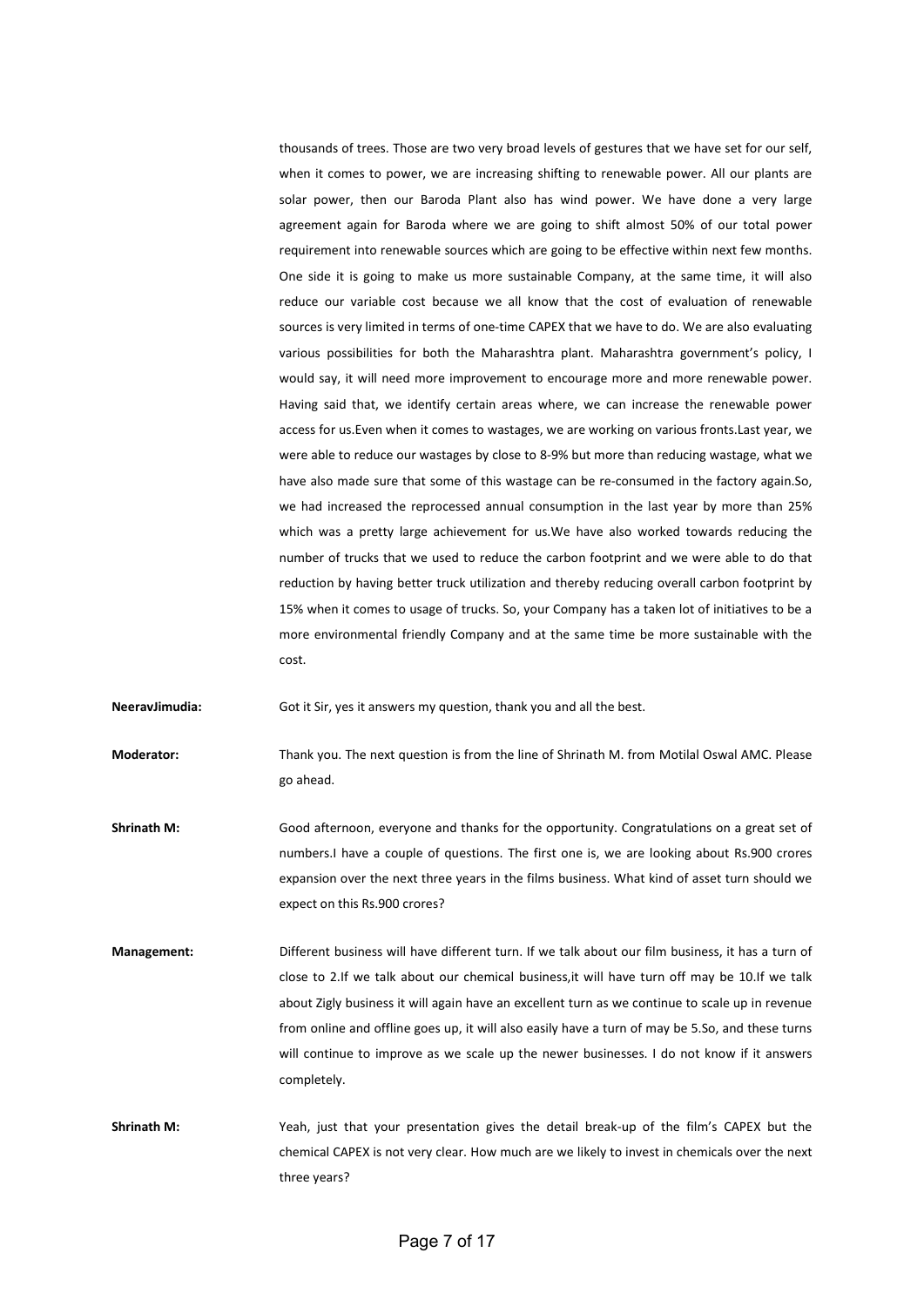Management: About our chemical businesses, it is a specialty chemical, more of innovation business than putting too much CAPEX. So, it is very asset light business and with a very good ROCE.

Shrinath M: Right. So, tentative CAPEX number?

Management: So, just to add to our context with respect to specialty chemical CAPEX, predominately for a particular level of operation, we have done the CAPEX in FY2022. As I, indicated at the beginning of the call, FY2023 will be year for scale up for specialty chemical businesses. There is no significant CAPEX in FY2023.

- Shrinath M: Right and my second question was a slightly broader question, is there an overall strategy in the Company on how to enhance shareholder values especially of minority shareholder, just want to get your thoughts on overall strategy for minority shareholders.
- Management: Shareholder to us, are extremely important, they are also first in our priorities and if you really see, we have always been a very good dividend paying Company. If you see last 20 years' of history and also recently now in the last board meeting the board members have approved bonus shares. In the recent past, we have also done buybacks. So, these are some of the measures that we have taken and we will be very happy to hear if you have any specific suggestion which can make mutual sense for the industry and the Company both.
- Shrinath M: Right, so couple of thoughts was that I think this year we declared about as Rs.35 as dividend overall, two interim dividends Rs.25 and Rs.10 and our full year EPS is about Rs.222 crores. So, the dividend payout ratio works about 15%. Can it be higher that is a question which we need to ask ourselves.Can it be to 20-25%, for example one of our competitors has an explicit dividend payout policy of 20% of consolidated profit. So, can our payout ratio be higher, and that is number one. Number two, we had significant reserves actually, so why this 1:2 bonus whenit could have been more liberal ratio. So, any thoughts on these two things payout and the bonus ratio?
- Management: Well if you see, the competitors, you will have all kind of examples, you have kind of examples which may not be paying the dividend at all and of course one example you referred.
- Shrinath M: So, then look at companies who do not have dividend payouts, we should look at those who have. Because they enjoy higher multiples than our Company does. So, there must be some correlation between payouts and the PE multiples. So, that is something we may need to bear in mind.
- Management: Broadly, if you look at last, when we gained history or so the Company has been paying between 15-20% of PAT in the form of dividend. FY2022 has seen a record performance and accordingly the dividend in terms of per rupee also, it has been at the record level. But of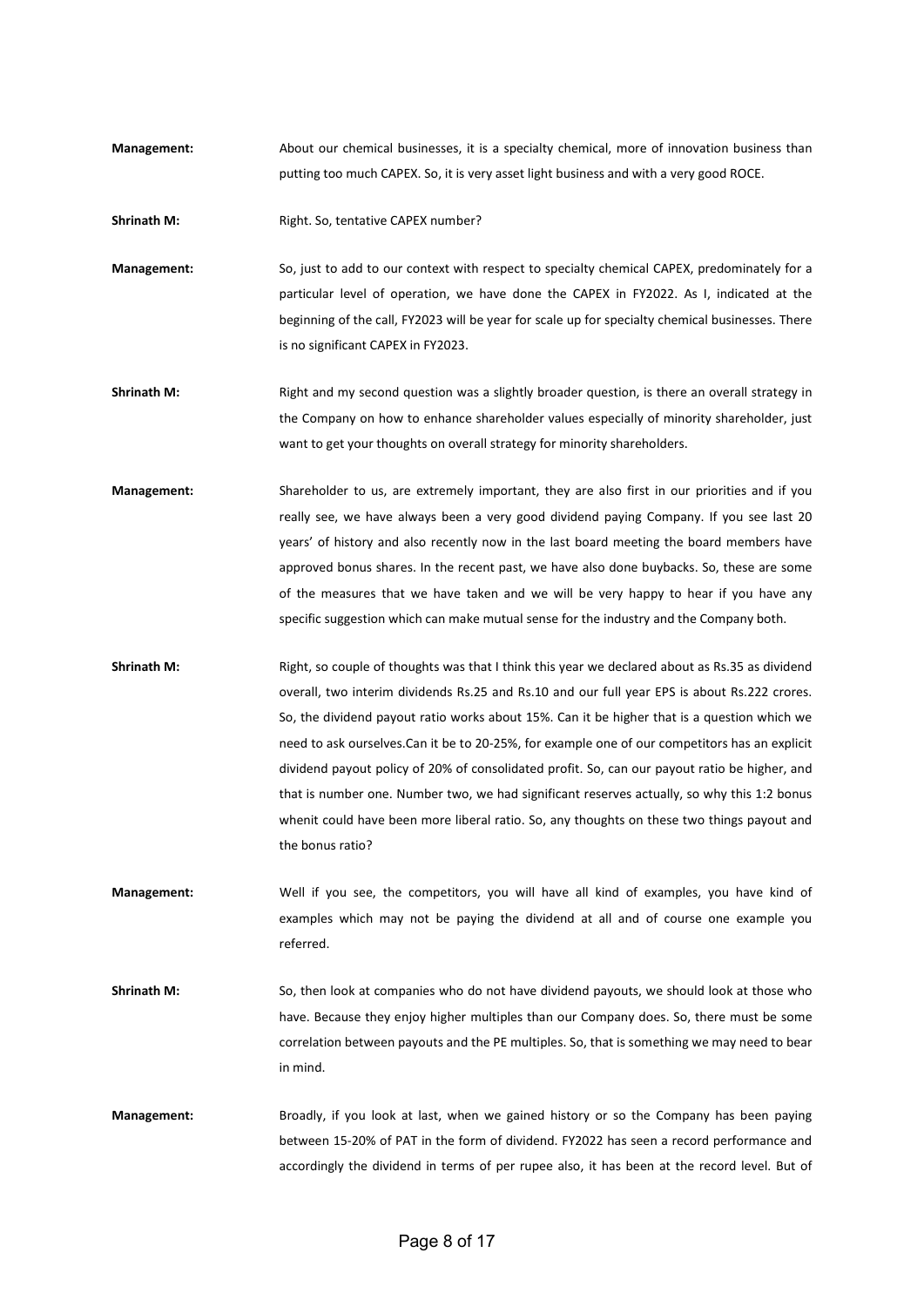course, having said so it is up to the board of directors to finally decide on the dividend but it's in alignment to Company's further growth plan in CAPEX, accordingly dividend payout has been considered for the FY2022. But I will take your first part of question in little different way, not only about rewarding the shareholders, a large part of the reward may come in terms of the capital appreciation of the share and for that purpose Company is planning fairly effectively the growth. As you know, the diversification in films, like one of business will have very superior kind of the ROCE or expected to have fairly superior ROCE in that. One hand Company is trying to overall increase the ROCE performance for of course the capital appreciation in the value of the share and on other hand, another business where we are investing of course the Zigly, which is expected to generate fair amount of valuation for the shareholders. So, overall if you look at, I think one is the rewarding and second of course is the Company's continuous efforts in these directions.

- Shrinath M: So, capital appreciation, we should look at two parts, one is the earnings per share and the other is the PE multiple. So, Company is in control of earnings per share but the PE multiple is the function of the market, what the market decide. So, market seems to favor companies with higher commitment to minority shareholder, that is what the number seems to suggest, like one of our competitor is enjoying a PE multiple in excess of 15 whereas ours is kind of sub 10 .So, we should may be think of how we can raise our PE multiple figure. The earnings will come for sure but the PE multiple will also decide the capital appreciation. So, I thought that a 1:1 bonus would have been the most common thing because we have ample reserve. So, what was the thinking behind 1:2?
- Management: As I said, it is the board to decide finally. The board has to allocatevarious other factors behind this.
- Shrinath M: If the Company proposes something there is a good chance that the board may approve that but the Company may have proposed 1:2 only .So, I was just wondering is there a thinking behind that.
- Management: Yes, there are considerations behind it. Multiple things were discussed those were closed meetings and obviously you can expect lot of good stuff which happened in the board meeting but to be honest, yes, all these things are discussed in the board meeting. As you know, we have highly celebrated kind of a board with some respected members of the society and I am sure they have taken an informed decision.
- Moderator: Thank you. The next question is from the line of Saurav Dutta from Minerva India. Please go ahead.
- SauravDutta: Thanks for the opportunity .I just wanted to understand the reason for decline in the EBITDA margins sequentially fromQ3 FY2022 to Q4 FY2022.There is slight dip in the margins.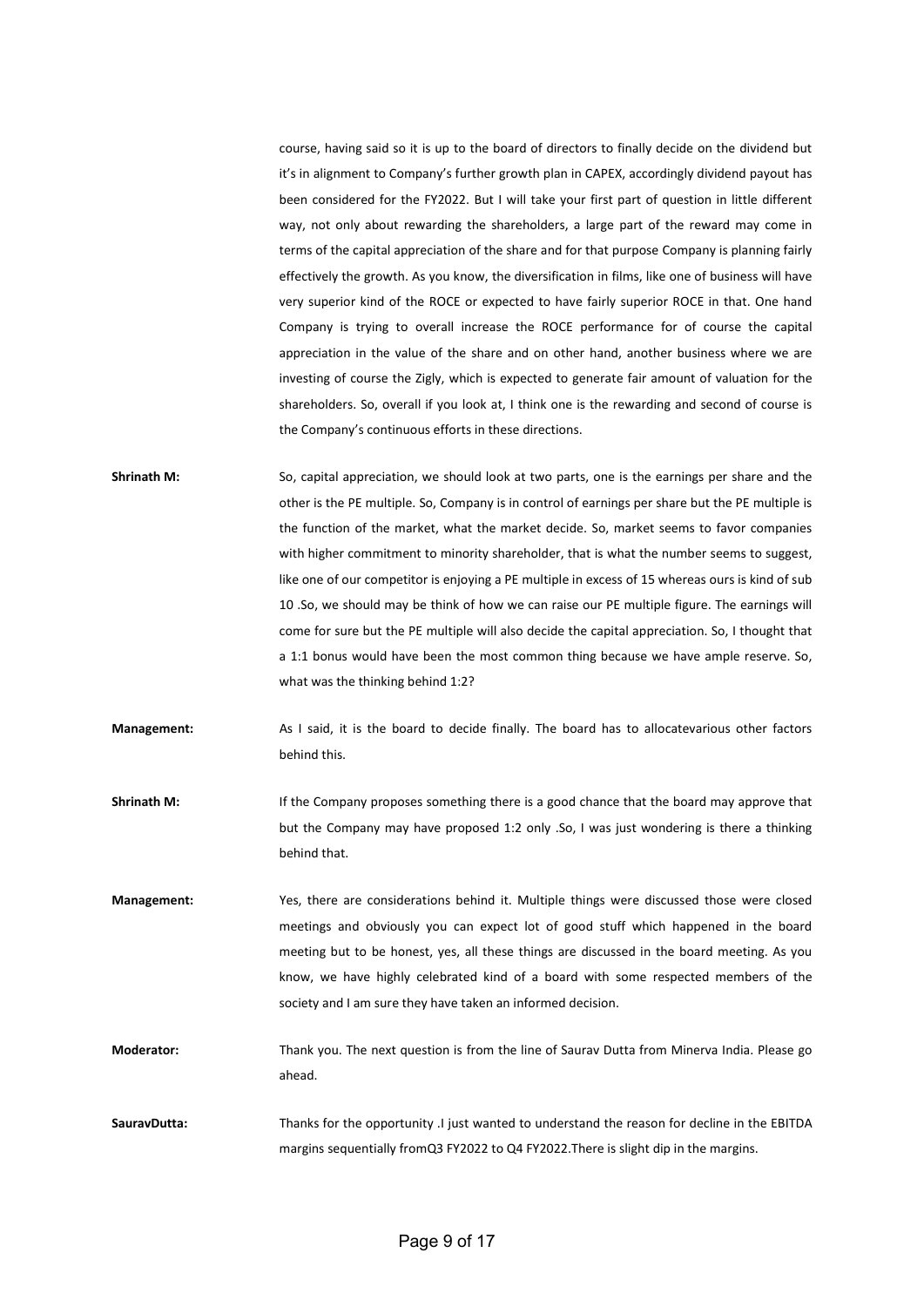- Management: Well actually, this is an industry as we said in the past, as in terms of the percentages may not be the best way to look at, so while in terms of the absolute value the margin has increased as I indicated at the beginning of the call. BOPP overall margin was Rs.45 per kg compared to Rs.43 per kg previous quarter and last year of course the number was much lower. But since the value of the sales depends to a large extent to only raw material price, the percentage term it may be up or down depending on the raw materials because ultimately, we all have to shift the large part of the raw material increase to the customer. So, that way in percentage form it may not be the best way to look at for the industry.
- SauravDutta: Alright, thanks a lot. That's all from my side.

Moderator: Thank you. The next question is from the line of Shubham Aggarwal from Aequitas India. Please go ahead.

- ShubhamAggarwal: Thank you for the opportunity and first of all congratulation Team Cosmo for the super set of number. Sir, my question was regarding the heat control film that you talked about, I just wanted to know a bit more like when are we planning, what is the timeline, what's the market size and what kind of a revenue and margins that we can do out of this.
- Management: Heat control is a very under developed market in the country and we feel there is a very large potential to educate the customer how heat control can reduce their air-conditioning load, be sustainable and make their houses look better. So, it will require a lot of education to the consumers in India and the margins in this business should generally be quite strong. There area lot of imports happening in the country when it comes to heat control films, lot of Chinese low-quality, poor quality material is coming which eventually has to be stopped and be replaced by the right product which can actually make a difference to the shopping mall, or to commercial complexes, to the industry, to consumers at large and we ourselves have very strong aspiration, when it comes to this business.
- ShubhamAggarwal: Any set of timeline that we have in mind for launching this product?

Management: It should be launched early next financial year.

ShubhamAggarwal: Okay so this will be post the BOPET line.

Management: Yeah, this will be value-addition to the BOPET; we have done lot of changes to our BOPET line. There will be lot of barrier to entry because we have modified our line, we have added lot of assets after this and given our strength to R&D, virtually everything will be done inhouse and we feel that ecologically, we will have the best product in the world and the most cost effective both at the same time.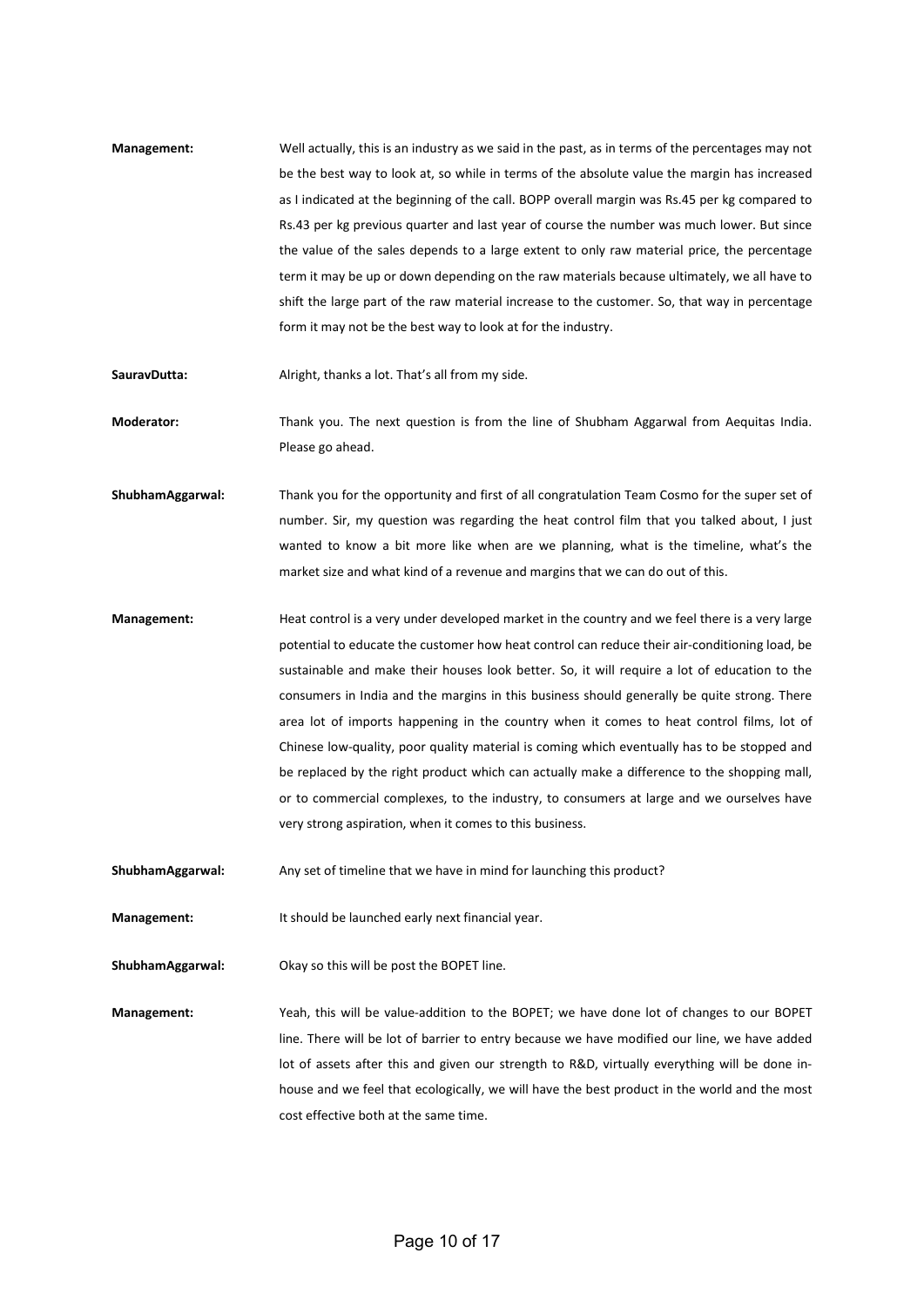- ShhubhamAggarwal: Nice to hear that and Sir, secondly my question would be forward looking to FY2023. So, obviously this year was very good and realizations and margins have been pretty good but for FY2023, how do we see the revenue growth or from where if you can break it up between specialty chemical BOPET line that is coming up and any other initiative that you are taking from the growth prospective and if you can break it up it would be helpful.
- Management: We cannot give forward looking numbers to be honest, having said that the growth will come from polyester business, the growth will come from specialty chemical business and Zigly business. So, there are these three areas where growth will come. On an overall business, we expect minimum 15% growth to happen in the current year.
- ShubhamAggarwal: Okay, so I was trying to understand out of this 15% growth how much would be contributed from specialty chemical as such?
- Management: Sorry, just one rider there, this we are assuming that raw material price will remain same as last year and at times our EBITDA percentages and sales percentages growth numbers do get impacted. Last year, because of the commodity shortages worldwide raw materials were at all-time high. So, we have to sector in that but this 15% number that we have given, is assuming that we will have same set of raw material cost. Now coming to specialty chemical; specialty chemical will become a very important component of the business as we pass each year.Within one year, we have in the last year, have done Rs.90 crores sales, when it comes to specialty chemical and we will be more than doubling the sale in the next year.
- ShubhamAggarwal: Fair enough, and lastly a book-keeping question, so our tax rate this quarter seems to be on the lower side. I think 19.6%.So, any specific reason and will this go back to 25%or so? The tax percentage?
- Management: The tax willnow most likely will stay around 25% because if we do not take any exemption then it is expected to stay 25%. We are doing an evaluation whether, we should stay with the old regime or shift to 25% within next couple of quarters, three quarters we should be able to complete our set line whether we want to stay in old regime or the new regime. But irrespective our tax rates should be around 25%.

ShubhamAggarwal: Fair enough. Thank you, that is it from my side.

Moderator: The next question is from the line of Sanjay Shah from KSA securities. Please go ahead.

Saniay Shah: Good afternoon, gentleman, thanks for the opportunity and congrats on good set of numbers. Sir, my question was regarding our subsidiary after taking over US subsidiary long back the ACCO brand, we have been struggling even in Korea and US to generate some profit. But in last few quarters, we are doing decent over there especially this quarter. So, can you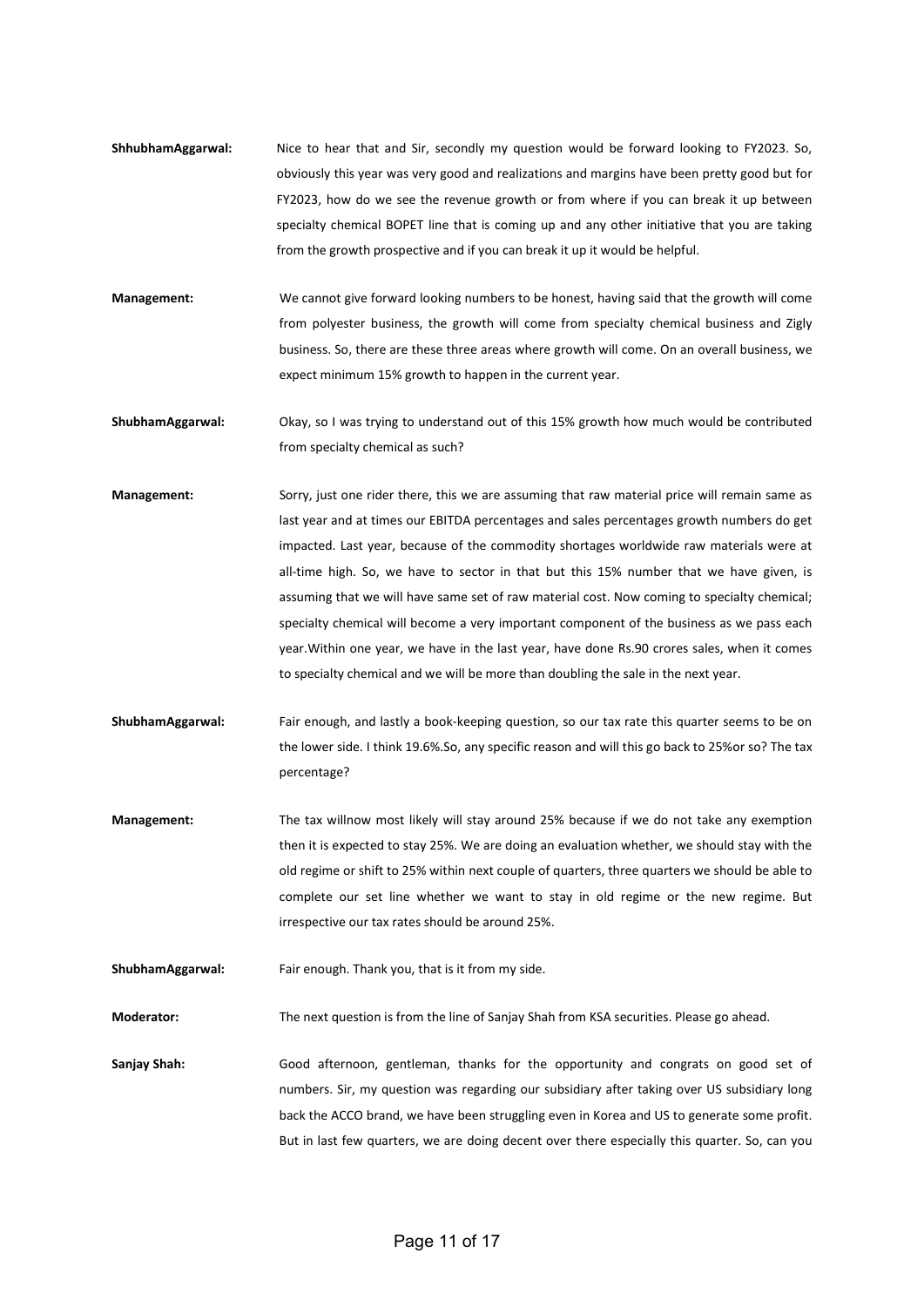highlight upon how that business is panning out and how do you see future of these subsidiaries, do this profit will grow from here on or its still challenging?

- Management: See one of the difficult changes that we did to ourstrategy that these operations as a standalone were very small and as you understand that Japan, Korea, US are all high-cost countries and they were making losses. The simple thing, we did was to make best use of our assets, we spread them out and we ensured that we increase our sales of all our products and not limit ourselves to lamination films. This strategy has played very well for us, our sales in US has grown from \$30 million to \$65 million and we do expect that the sales will continue to grow from here and will generate decent margins to Cosmo.
- Sanjay Shah: Sir, my second question was regarding our entry into this heat reduction film. So, what we understand correct me if we are wrong, this area is very crowded, there are many people and established branded players. So, how we will compete them. How do you see facing these challenges?
- Management: Unfortunately, India does not have any branded player as I said earlier, India is importing films from US, China, Korea and some other country and we feel that there is clearly a space for one established player. We feel that the margins in this business are very nice. The important thing is to crack down on the technology part on which we have been working for more than two years and as we said that we will be first Company in the world who will have complete backward integration for everything that we are going to use in that film and therefore, we will be technically very superior and cost-wise we will be very superior and obviously any brand development takes time. It will not happen overnight but we feel that we are on a journey to make a very successful business in the times to come.

Sanjay Shah: Very helpful Sir. Thank you very much and good luck to you, Sir.

Moderator: Thank you. The next question is from the line of Manan Shah from MoneyBee Securities. Please go ahead.

Manan Shah: Thank you for the opportunity and congratulations on a good set of numbers. My question was pertaining to slide number3, where you mentioned each 1% shift in specialty adds to around Rs.4-5 crores to EBITDA. So, I just wanted to understand whether this still holds true in the current pricing scenario and if we are moving from 70-80% would that mean that it would add another Rs.40-50 crores to our EBITDA.

Management: You are right on both the questions.

Manan Shah: Okay, got it. Thank you. I will come back in the queue.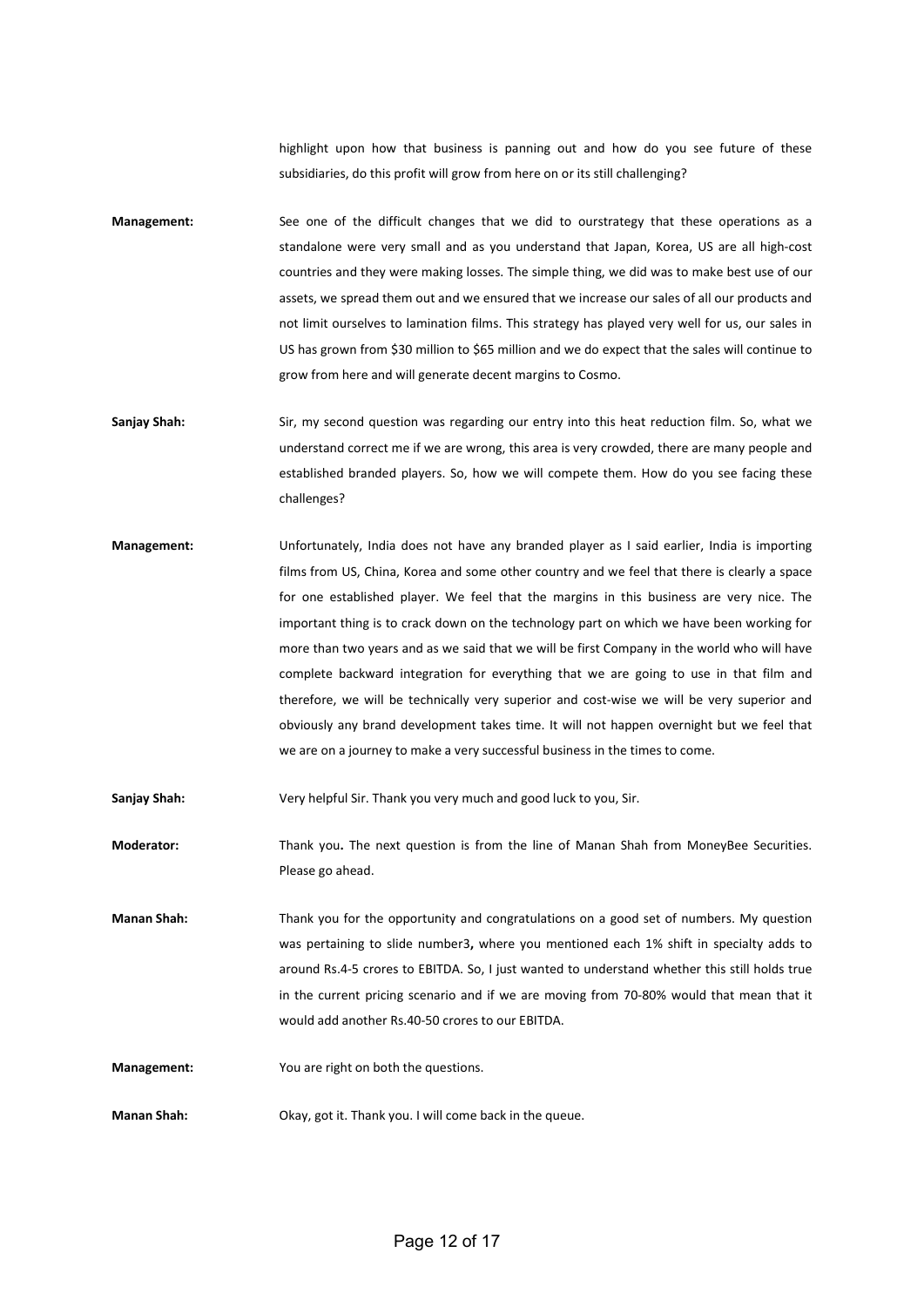- Moderator: Thank you. The next question is from the line of Dipen Sheth from Buoyant Capital. Please go ahead.
- DipenSheth: Thanks for the opportunity. So, I was just taking a look at your balance sheet and while consolidated net debt to EBITDA or Equity continuously coming down that is not the case with gross debt and we continue to carry reasonable amounts of investments. So, is there a particular reason we are doing this, is there arbitrage in the cost of borrowing versus the yield on these investments is that behind this decision.
- Management: There is arbitrage but we are not doing it for arbitrage but we want to have a very strong warchest as well money available for our future expansion plan.

DipenSheth: So, is it fair assumed that the entire composition of the treasury or the investments portfolio is liquid in nature?

- Management: Yeah, it is liquid in different part, some is liquid at a very short notice, and some is liquid after some months or some quarter. So, depending on our needs, we have different guidelines for every investment.
- DipenSheth: And the other thing is that we laid out a CAPEX plan of Rs. 800-900 crores, actually it will not happen in one particular year, it is going to be spread-out over a period of time. Now, while we continue to carry debt at a net level and in fact reasonable amounts at a gross level. When you look at the business and yes it has transformed over the last 3-4 years pretty dramatically but what used to be a single digit margin business now looks comfortably placed to do at least mid-teen margins. Is that a fair take or is there cyclicality which we must protect against and perhaps just spare down debt.
- Management: There are two parts of our business when it comes to only films, obviously in the medium to long term we intend to become a large Indian conglomerate. However, when we talk about only film business, close to 65% of our business is already into specialty where the margins remain stable because we are linked with our raw material cost. 35% business is still cyclical and we intend to make it less cyclical while moving more towards specialty. We cannot give a 100% specialty Company because some of our customers continue to push, ask to supply from commodity and in many cases, let say, if you are exporting and customer wants 20 tons, they may have a demand to only 15 tons of specialty, so we end up giving them commodity. But we will move this number to 80% and then even with the new expansion our focus will be that at least on an overall basis 80% of our volume, we may in specialty.

DipenSheth: Right, I am hearing you loud and clear.Thanks.

Moderator: Thank you. The next question is from the line of Vipul Shah from Sumangal Investments. Please go ahead.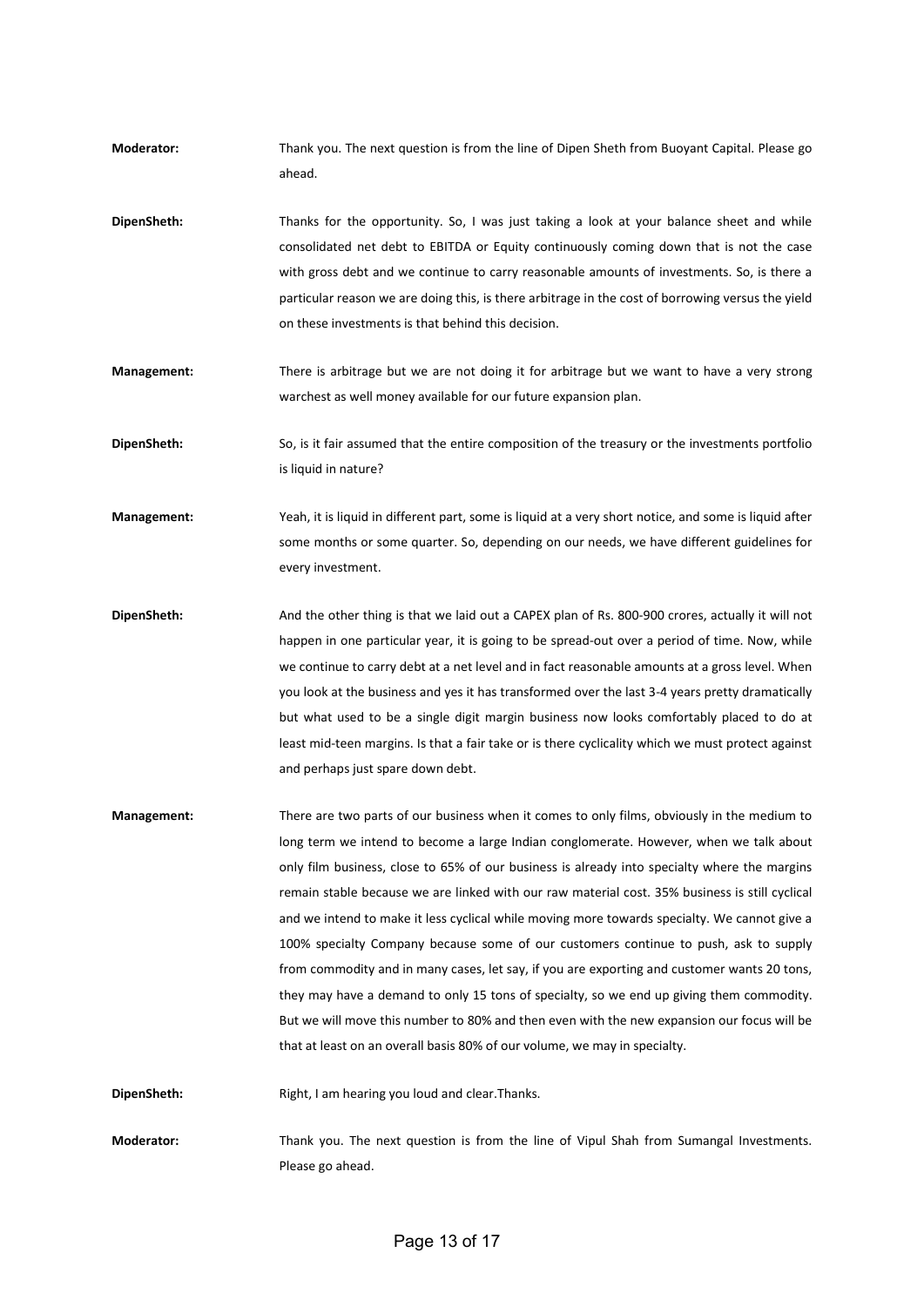Vipul Shah: Hi Sir, congratulations for a very good set of numbers. Sir, when you say 80% of sales, you acquire from specialty, so is it by value or is it by volume?

Management: It is by value. However, by volume also we intent to achieve.

Vipul Shah: Okay, Sir on your CAPEX plan, you have not given CAPEX plan for your specialty chemical business and your pet care business. So, can you give the figures what you want to spend for these two business over next two years?

Management: I have already stated that chemical business did Rs. 90 crores last year in the kind of the first year for the business and we intend to more than double in this current year.

Vipul Shah: No, I am talking about CAPEX.

Management: Yeah, both these businesses have very limited CAPEX, the chemical business is more about innovative products and does not involve too much CAPEX. I do not think so that next five years CAPEX will be more than Rs. 50-75 crores when it comes to chemical business. Though, obviously these things can change over a period of time, but irrespective specialty chemicals do not require huge CAPEX. Similarly, in Zigly, we are operating on a least model when it comes to stores or warehouses and also for online, as we all know that the CAPEX is very limited. So, both these businesses the CAPEX in a size is very insignificant versus for our film business where CAPEX continues to be much higher.

Vipul Shah: And Sir, lastly, on BOPET lines, what is the amount we have spent till date?

Management: Close to Rs.250 crores.

Vipul Shah: And BOPP where Rs.350 crores CAPEX is lined up, how much you spent till date?

Management: Well, we have already placed order for the line. So, advances have been paid and the remaining part of the CAPEX is to be done till FY2025.

Moderator: Thank you. The next question is from the line of Shrinath M. from MotilalOswal AMC. Please go ahead.

Shrinath M: Yeah again, I have one question, is there a long term 5-year kind of a target from Rs.3000 crores currently. Is there a ballpark aspirational target for the management over five years out?

Management: See over the five years, although it is difficult at this stage to quantify exact number. Broadly, we are looking for \$1 billion.

Shrinath M:  $\frac{1}{2}$  S1 billion of revenue. Yeah perfect. Thanks a lot.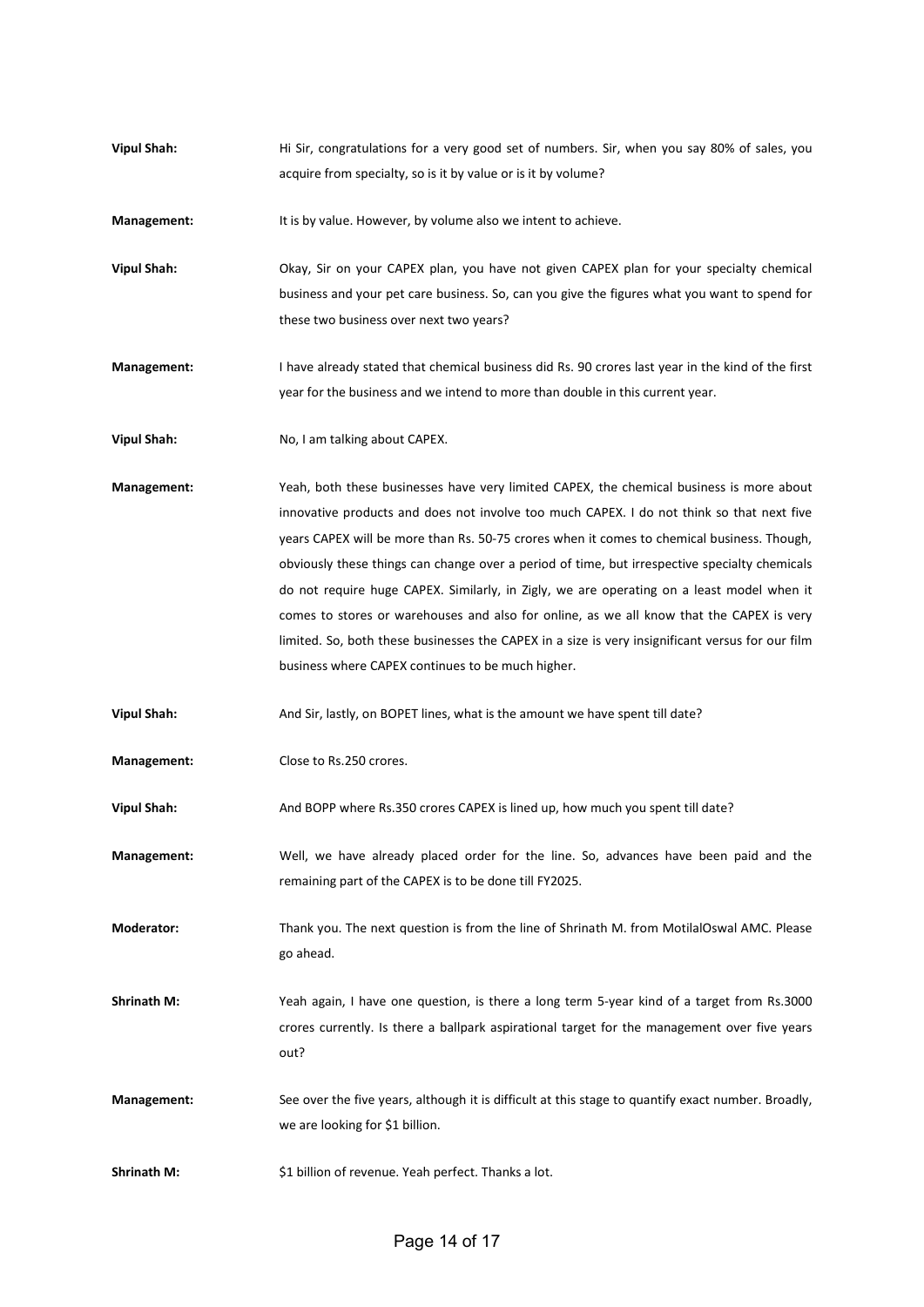| Moderator:          | Thank you. The next question is from the line of Kirti Tibrewal from Yashwi Securities. Please<br>go ahead.                                                                                                                                                                                                                                                                                                                                                                                                                                                      |
|---------------------|------------------------------------------------------------------------------------------------------------------------------------------------------------------------------------------------------------------------------------------------------------------------------------------------------------------------------------------------------------------------------------------------------------------------------------------------------------------------------------------------------------------------------------------------------------------|
| KirtiTibrewal:      | Thank you for the opportunity, I wanted to ask Sir can you please give production or sales<br>volumes for the year or for the quarter.                                                                                                                                                                                                                                                                                                                                                                                                                           |
| Management:         | As we said, overall specialty chemical rate close to Rs. 90 crores of topline. Volume numbers,<br>we are sorry we would not be able to share on the call.                                                                                                                                                                                                                                                                                                                                                                                                        |
| KirtiTibrewal:      | Okay, and Sir, is there any outlook for the cost increased like is it going to increase or is it<br>going to stabilize?                                                                                                                                                                                                                                                                                                                                                                                                                                          |
| Management:         | See, if you are referring the film business as you can see in the quarter 4 results, the margins<br>are little better in absolute value. So far whatever raw material cost has increased that has<br>been passed on to the customer.                                                                                                                                                                                                                                                                                                                             |
| KirtiTibrewal:      | Okay, Sir, any price increase or realization which any price hike, you are going to take?                                                                                                                                                                                                                                                                                                                                                                                                                                                                        |
| Management:         | That is something which is a continuous process. So, there is no specific date or plan for price<br>increase that keeps on happening from time to time.                                                                                                                                                                                                                                                                                                                                                                                                          |
| KirtiTibrewal:      | Sir, any definite timeline, like if you are going to take a price hike in the coming quarter or<br>something like that?                                                                                                                                                                                                                                                                                                                                                                                                                                          |
| Management:         | You asking the timeline for the price increase?                                                                                                                                                                                                                                                                                                                                                                                                                                                                                                                  |
| KirtiTibrewal:      | Yeah sir, any price hike, any percentage wise.                                                                                                                                                                                                                                                                                                                                                                                                                                                                                                                   |
| <b>Management:</b>  | We would not be able to indicate any timeline for the price increase. As I said, it is a very<br>continuous process, it keeps on happening. It is a day-to-day business.                                                                                                                                                                                                                                                                                                                                                                                         |
| KirtiTibrewal:      | Okay Sir. Thank you.                                                                                                                                                                                                                                                                                                                                                                                                                                                                                                                                             |
| Moderator:          | Thank you. The next question is from the line of Faisal Hawa from H.G Hawa & Co. Please go<br>ahead.                                                                                                                                                                                                                                                                                                                                                                                                                                                             |
| <b>Faisal Hawa:</b> | Sir, how you see the recycling business coming up in the future because Uflex has also<br>announced something similar and even Polyplex has done it. So, you feel that it could almost<br>pick up like an extension of each and every film Company's business. And second question is<br>that do you see any opportunity in the Tetra Pak business because you want to be first in<br>almost everywhere. So, the Tetra Pak is now being manufactured by others also and this<br>could be a huge opportunity going forward and you feel that there are some other |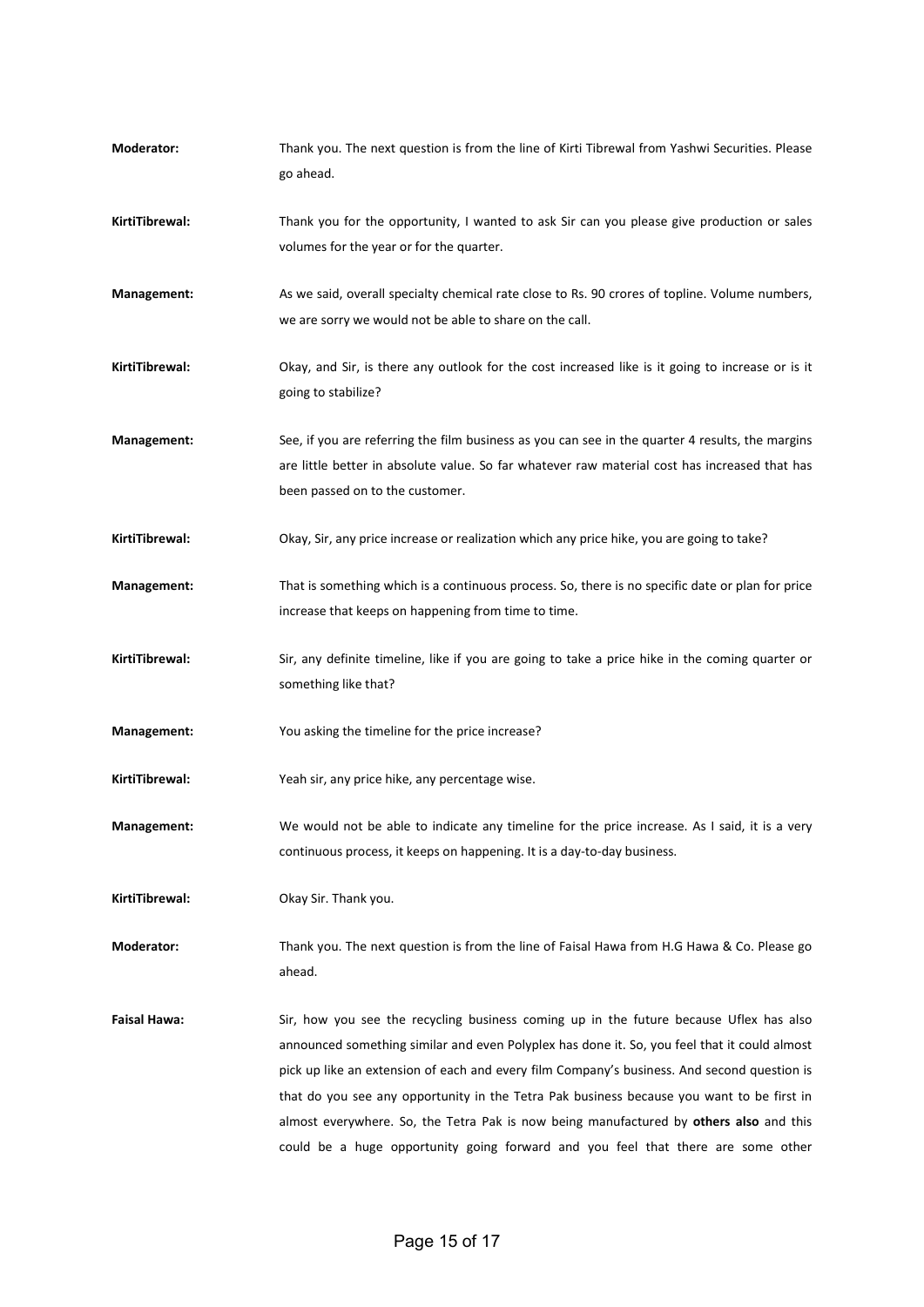opportunity also in the recyclable space, where paper is replacing plastics or pallets and other material which are not very environmentally friendly.

- Management: So, I understood your question has three parts, one is on the recycling, you see all our plants today also are equipped and have been doing recycling for the waste getting generated within the plant. And on the top of it in any case Company is looking for the recycling of postconsumer waste as well. So, I think, that is very much on the radar. We immediately have no plan to launch any kind of Tetra Pak kind of the product.But synthetic paper is an excellent product and which if you will touch it, it provides you a feel of a paper, although its plastic and the target is basically any durability which you need to provide like for example, the university certificates, school certificates, passports, maps, visiting cards, where you intend to provide the feel and touch of paper but with added advantage of durability, the synthetic paper is an excellent product to have. So, we are fairly optimist about the synthetic paper for the coming years.
- Faisal Hawa: Sir used for capacitor manufacturing, because now electronics and mobile manufacturing will be big hub in India also, which Export is also doing in India.
- Management: So, if you do recall, two quarters back or so we announced metallization capacity which is eligible in fact for the PLI incentive also. So, that is for the capacitor line.
- Faisal Hawa: It will be a very good margin.
- Moderator: Thank you. Ladies and gentleman that was the last question for today's conference. I now hand the conference over the management for closing comments.Over to sir.
- Management: So, I would say Cosmo First Limited stands for four-decade young Indian business conglomerate. The ties on innovation to unlock values in diverse sectorsincluding films, consumer care, specialty chemical and direct-to-consumer pet care business under Zigly brand. So, to sum up for the investors, the Company is taking all required steps to transform into a specialty packaging and its specialty chemical company with B2B and B2C segment in years to come. The specialty polyester line, BOPP line, CPP line, which are expected to get commissioned between FY2023 to FY2025, plus focus on enhanced specialty sales. Diversification includes specialty chemical and pet care. These are the sectors to drive growth in the coming year.The Company is focused very clearly and will continue on improving its specialty films, R&D and sustainability which should yield results in the coming years. At the end of the call, I will repeat a statutory declaration certain statements in this con call may be forward looking statements. These statements are based on management's current expectation and are subject to uncertainty and changes in circumstances. These statements are not guarantees of future results. Thank you very much for joining us.